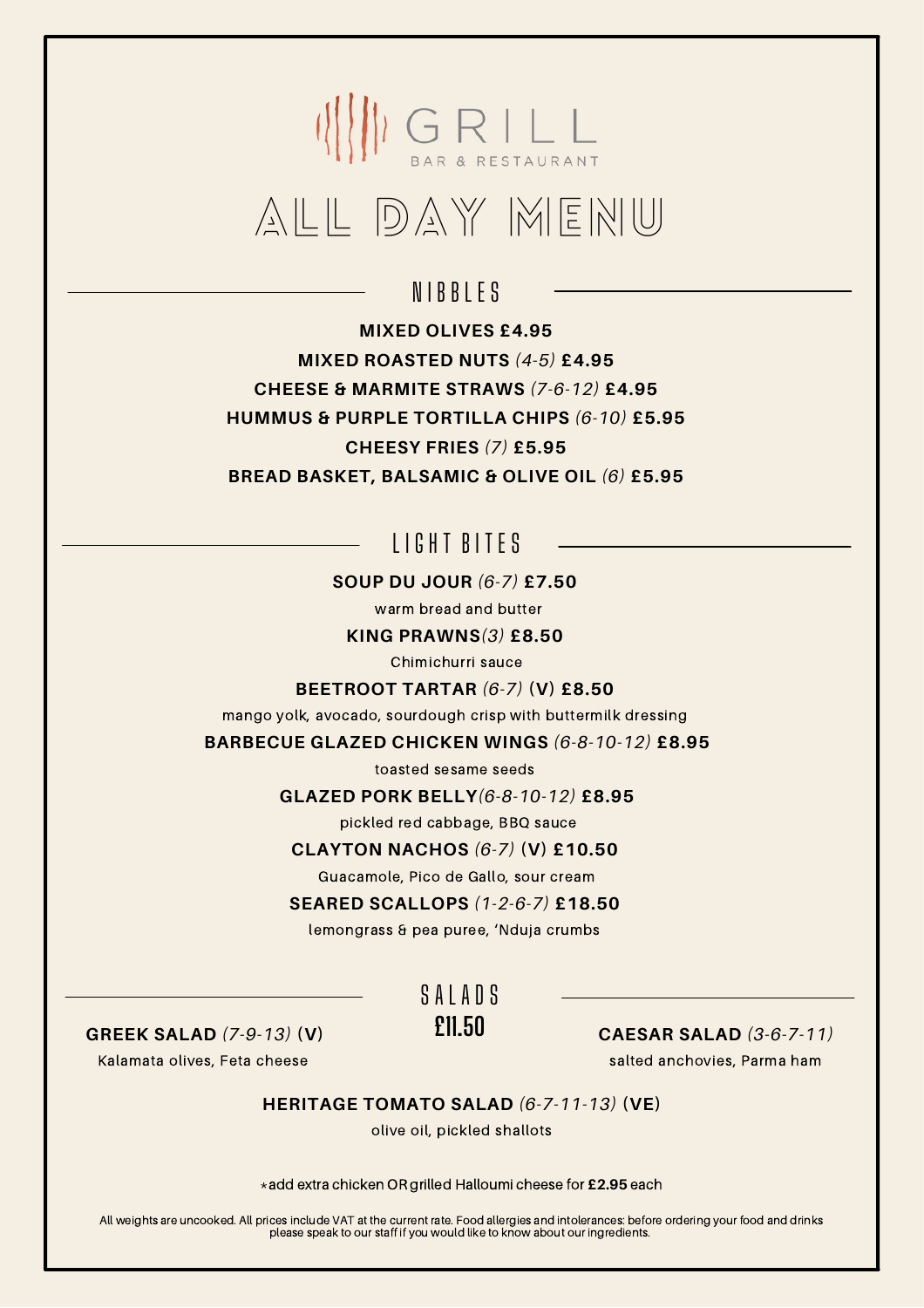### WGRILL

#### S A N D W I C H E S

*Served with skinny fries*

#### **MOZZARELLA SANDWICH** *(6-7)* **(V) £9.95**

plum tomato, lettuce, green sauce on a pretzel baguette

#### **PHILLY STEAK SANDWICH** *(6-7-11)* **£14.50**

lettuce, tomato, crispy onion, mustard onion, Cheddar cheese

#### **CLUB SANDWICH** *(6-11)* **£14.50**

chicken, bacon, fried egg, lettuce, mayonnaise on a charred white bloomer bread

### *Served with straw fries* B U R G E R S

#### **C £16.50 LAYTON BURGER** *(6-8-11)*

baby gem lettuce, tomato, BBQ sauce

#### **GRILLED CHICKEN BURGER** *(6)*

*marinated overnight with fresh herbs* lettuce, tomato, mayonnaise

#### **VEGAN BURGER** *(6)* **(VE)**

jam tomato, lettuce, vegan mayonnaise

\*add extra Cheddar slice, mustard onion, crispy onion **£2** each bacon, 2 fried eggs, Halloumi cheese **£2.95** each

### M A I N S

#### **BOMBER MAC & CHEESE** *(6-7-11)***(V) £11.95**

herbs crumb

#### **GNOCCHI** *(6)***(VE) £13.50**

butternut squash puree, crispy sage, vegan Parmesan

#### **TAGLIATELLE** *(6-7-11)* **£14.95**

wild mushrooms cream sauce, egg yolk, Parmesan

#### **STONE BAKED PIZZA** *(6-7-8)* **(V) £14.95**

roasted plum tomato sauce, grated Cheddar, Mozzarella

\*add extra toppings Halloumi, Nduja, olives, salted anchovies, Parma ham **£2** each

#### **CHICKEN SCHNITZEL £15.50**

mixed leaf salad, fried egg, shaved Parmesan

**PAN FRY SEA BASS***(3-7-9)* **£15.75**

braised tomato

#### **FISH & CHIPS** *(3-6-7-11-13)* **£16.50**

buttered peas, tartare sauce

#### **LAMB CUTLET** *(6-7-8)* **£22**

#### Romano pepper sauce, charred gem lettuce

All weights are uncooked. All prices include VAT at the current rate. Food allergies and intolerances: before ordering your food and drinks please speak to our staff if you would like to know about our ingredients.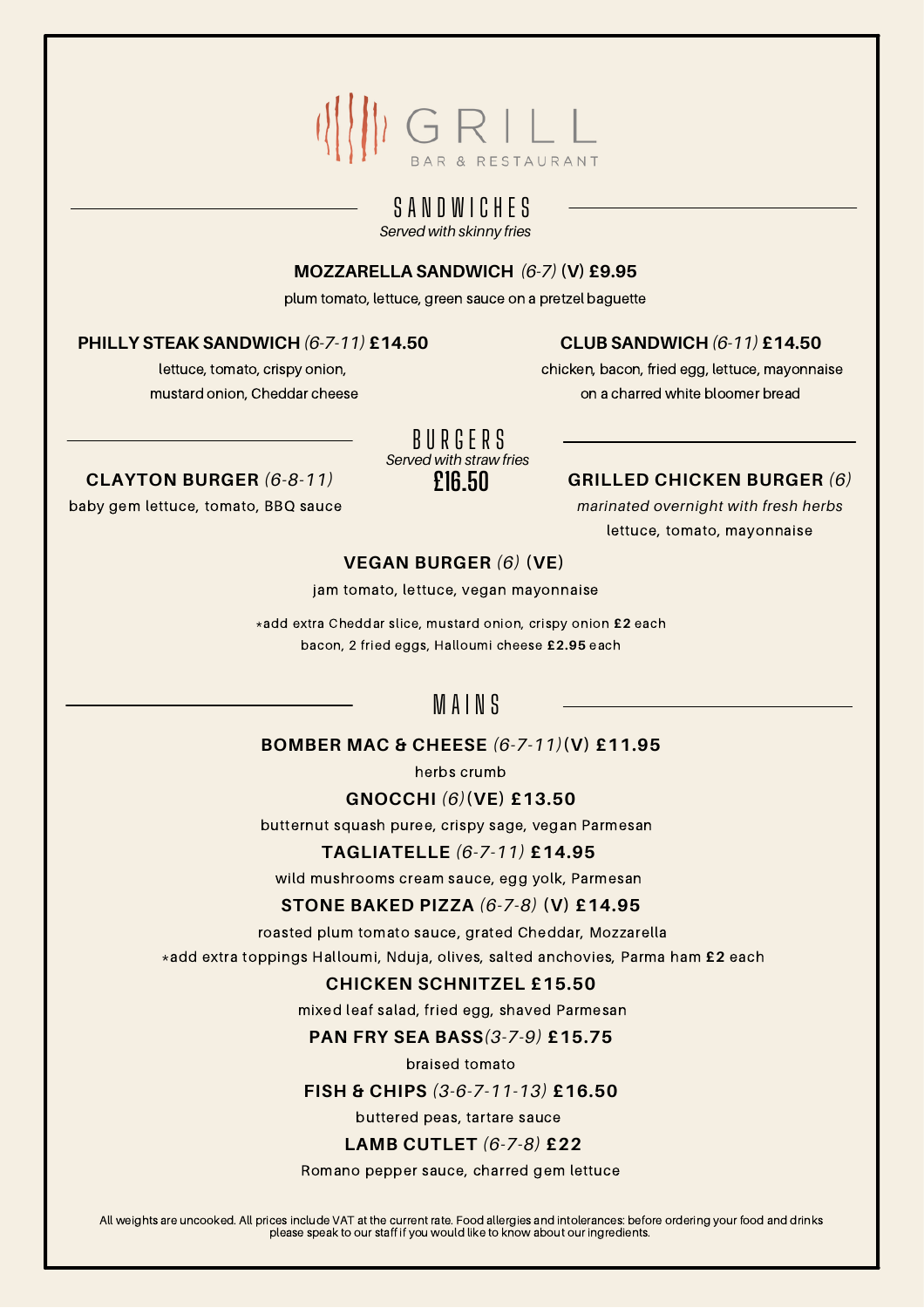|                                                                                                                                             | GRILL                                                    |
|---------------------------------------------------------------------------------------------------------------------------------------------|----------------------------------------------------------|
|                                                                                                                                             | GRILL SPECIALS                                           |
| 100Z RUMP STEAK £22.00                                                                                                                      | 100Z RIBEYE STEAK £24.50                                 |
| 100Z SIRLOIN STEAK £24.50                                                                                                                   |                                                          |
|                                                                                                                                             |                                                          |
|                                                                                                                                             | $S$ IDES                                                 |
| <b>HOUSE SIDE SALAD (11-13) £4.00</b>                                                                                                       |                                                          |
| <b>HOUSE CHIPS WITH THYME SALT £4.00</b>                                                                                                    |                                                          |
| <b>STEMMED BROCCOLI WITH RED</b>                                                                                                            |                                                          |
| CHILLI & CRISPY GARLIC (6-8) £4.00                                                                                                          |                                                          |
|                                                                                                                                             | <b>SAUTEED MUSHROOMS WITH GARLIC &amp; PARSLEY £4.00</b> |
| <b>TRUFFLE MAC &amp; CHEESE (6-7-11) £4.50</b>                                                                                              |                                                          |
|                                                                                                                                             |                                                          |
|                                                                                                                                             | SAUCES                                                   |
| <b>BBQ SAUCE (6-8-12) £2.50</b>                                                                                                             | HOLLANDAISE SAUCE (7-11) £2.50                           |
| <b>BLUE CHEESE (7-11) £3.00 PEPPERCORN (6-7) £3.00</b>                                                                                      |                                                          |
|                                                                                                                                             |                                                          |
|                                                                                                                                             |                                                          |
| Home made                                                                                                                                   | DESSERTS                                                 |
| CLAYTON TOFFEE PUDDING (6-7-11) £7.50                                                                                                       | STICKY TOFFEE SUNDAE (6-7-11) £7.50                      |
| honeycomb, vanilla ice cream                                                                                                                | sticky toffee sponge, toffee sauce, vanilla ice cream    |
|                                                                                                                                             |                                                          |
| DULCE DE LECHE CHEESECAKE (6-7-11) £7.50                                                                                                    | VEGAN BROWNIE (6-8) (VE) £7.50                           |
|                                                                                                                                             | ice cream                                                |
| ICE CREAM & SORBET SELECTION (7) £6.95<br>Sourced from our local partners Hackney Gelato                                                    |                                                          |
|                                                                                                                                             |                                                          |
| KIDS                                                                                                                                        |                                                          |
| £8.50                                                                                                                                       |                                                          |
| BOMBER MAC & CHEESE $(6-7-11)$ (V)                                                                                                          | 6OZ BEEF BURGER & CHIPS (6-8-11)                         |
|                                                                                                                                             | FISH & CHIPS (3-6-7-11-13)                               |
| MARGHERITTA PIZZA (6-7-8) (V)                                                                                                               | <b>CHICKEN SCHNITZEL &amp; CHIPS (7-11)</b>              |
|                                                                                                                                             |                                                          |
| <b>Allergen Index</b><br>1. Crustaceans 2. Molluscs 3. Fish 4. Peanuts 5. Nuts 6. Cereal Containing Gluten 7. Milk 8. Soya                  |                                                          |
| 9.Sulphur Dioxide 10.Sesame Seeds 11.Eggs 12.Celery & Celeriac 13.Mustard 14.Lupin<br>(V) suitable for vegetarians (VE) suitable for vegans |                                                          |

All weights are uncooked. All prices include VAT at the current rate. Food allergies and intolerances: before ordering your food and drinks please speak to our staff if you would like to know about our ingredients.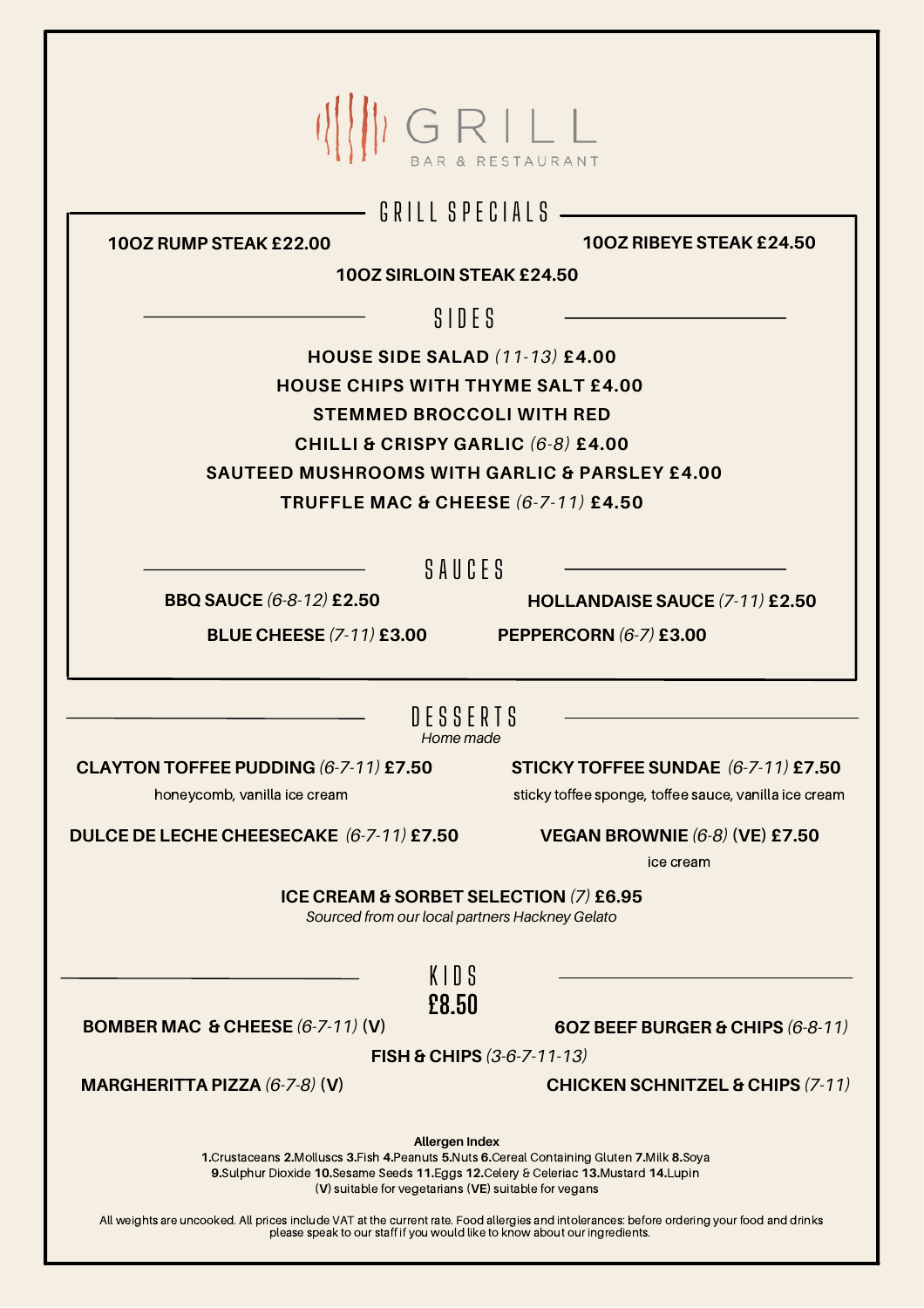# $\begin{picture}(120,140)(-30,140)(-0,0) \put(0,0){\line(1,0){15}} \put(15,0){\line(1,0){15}} \put(15,0){\line(1,0){15}} \put(15,0){\line(1,0){15}} \put(15,0){\line(1,0){15}} \put(15,0){\line(1,0){15}} \put(15,0){\line(1,0){15}} \put(15,0){\line(1,0){15}} \put(15,0){\line(1,0){15}} \put(15,0){\line(1,0){15}} \put(15,0){\line(1,0){$

| <b>WHITE WINES</b>                                                                                                                                                                                                                                                                                                                      | <b>Bottle</b>    | 175ml | 250ml  |
|-----------------------------------------------------------------------------------------------------------------------------------------------------------------------------------------------------------------------------------------------------------------------------------------------------------------------------------------|------------------|-------|--------|
| Castillo de Mureva Organic Verdejo Castilla,<br><b>Spain</b><br>This fresh and crisp wine has flowery and fruity aromas. On the palate, it has a<br>rich smooth body with balanced acidity and hints of fennel, herbs, citrus<br>fruits, melon and peach. 12.5%                                                                         | £23.00           | £6.75 | £8.50  |
| Antonio Rubini Pinot Grigio della Venezie<br><b>Italy</b><br>Distinctive nose of wild flowers, with touches of honey and banana; dry, but<br>not excessively so, soft, fresh and lively with notes of ripe pear drop and<br>Elderflower notes with lingering apple finish. 12.0%                                                        | £24.00           | £7.00 | £8.75  |
| <b>Leefield Station Sauvignon Blanc</b><br><b>New Zealand</b><br>A deliciously ripe, perfumed nose of lime zest, passionfruit and pink grapefruit<br>gives way to a palate balanced with exotic citrus and a warm but fresh acid<br>framework that drives a sustained, juicy finish. 12.0%                                              | £32.00           | £8.50 | £11.00 |
| Gavi Ca'Bianca, Piedmonte<br><b>Italy</b><br>Made from the Cortese grape variety, with white flower and green fruit<br>aromas, with a touch of honey and minerality on the palate. 12.0%                                                                                                                                                | £35.00           | £9.50 | £12.5  |
| <b>Caves Road Chardonnay, Margaret River</b><br><b>Australia</b><br>Chardonnay matured in French oak barrels but maintaining the freshness in<br>its flavour. It displays aromas of lemon, white peach and hints of tropical fruit;<br>the palate has persistent flavours with a balancing freshness and a touch of<br>oak spice. 13.5% | £40.00<br>£50.00 |       |        |
| <b>Camel Valley Bacchus</b><br><b>England</b><br>Dry, with an intense, aromatic fruit character showing grapefruit, lemon and<br>greengage - like a good European Sauvignon Blanc. 12.0%                                                                                                                                                |                  |       |        |
|                                                                                                                                                                                                                                                                                                                                         |                  |       |        |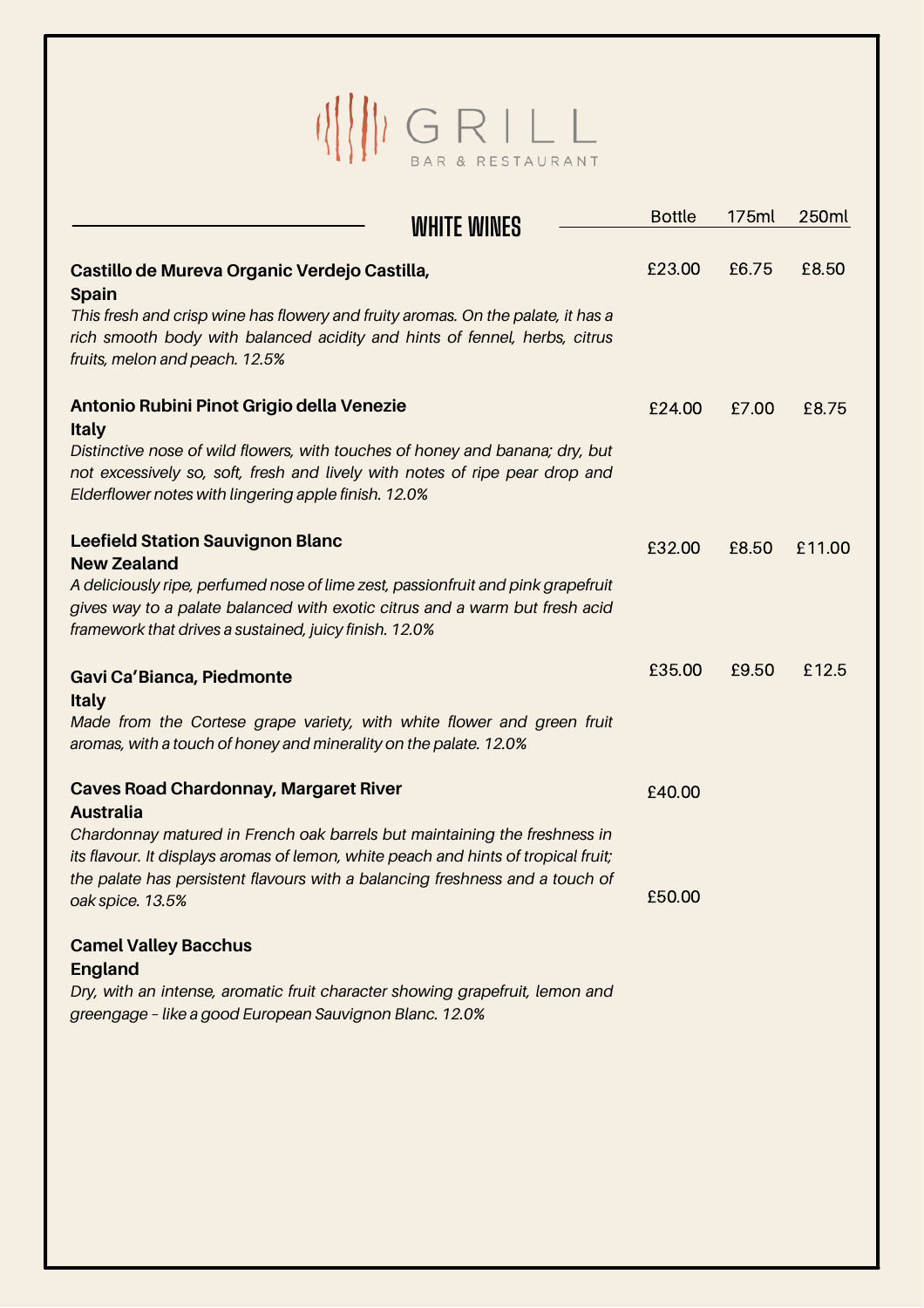# $\begin{picture}(120,140) \put(0,0){\line(1,0){15}} \put(15,0){\line(1,0){15}} \put(15,0){\line(1,0){15}} \put(15,0){\line(1,0){15}} \put(15,0){\line(1,0){15}} \put(15,0){\line(1,0){15}} \put(15,0){\line(1,0){15}} \put(15,0){\line(1,0){15}} \put(15,0){\line(1,0){15}} \put(15,0){\line(1,0){15}} \put(15,0){\line(1,0){15}} \put(15,0){\line$

|                                                                                                                                                                                                                                 | ROSÉ WINES       | <b>Bottle</b> | 175ml | 250ml  |
|---------------------------------------------------------------------------------------------------------------------------------------------------------------------------------------------------------------------------------|------------------|---------------|-------|--------|
| Antonio Rubini Pinot Grigio Rosé, Pavia<br><b>Italy</b>                                                                                                                                                                         |                  | £24.00        | £7.00 | £8.75  |
| A copper, or 'ramato', coloured rosé made from Pinot Grigio grapes grown in<br>north-east Italy. The nose shows aromas of wild flowers, vanilla and<br>strawberry; the palate is refreshing with delicate fruit flavours. 13.5% |                  |               |       |        |
| <b>Lavender Hill White Zinfandel</b>                                                                                                                                                                                            |                  | £24.00        |       |        |
| <b>USA</b><br>Medium-sweet, although it has a good positive acidity which makes it seem a<br>touch drier; shows plenty of watermelon, strawberry and redcurrant fruit.<br>12.0%                                                 |                  |               |       |        |
|                                                                                                                                                                                                                                 | <b>RED WINES</b> | <b>Bottle</b> | 175ml | 250ml  |
| Castillo de Mureva Organic Tempranillo<br><b>Spain</b>                                                                                                                                                                          |                  | £23.00        | £6.75 | £8.50  |
| Deep cherry red in colour with aromas of strawberries and fruits of the forest,<br>this is a smooth and well-balanced red wine. 13.0%                                                                                           |                  |               |       |        |
| <b>Monte Verde Merlot, Central Valley</b><br><b>Chile</b>                                                                                                                                                                       |                  | £24.00        | £7.00 | £8.75  |
| Deep-coloured and intensely juicy yet light and supple on the palate; part of<br>the blend is oak-aged, which softens the finish. 12.5%                                                                                         |                  |               |       |        |
| <b>Short Mile Bay Shiraz</b><br><b>Australia</b>                                                                                                                                                                                |                  | £25.00        | £7.50 | £8.95  |
| Deep-coloured and full-bodied with lots of rich berry fruit on the palate and a<br>pinch of pepper spice so typical of Shiraz.                                                                                                  |                  |               |       |        |
| <b>Kleine Zalze Cellar Selection</b>                                                                                                                                                                                            |                  | £30.00        | £8.50 | £11.00 |
| <b>Cabernet Sauvignon, South Africa</b><br>Rich blackcurrant wine was made using a long skin maceration and matured<br>in second and third-fill French oak. 13.8%                                                               |                  |               |       |        |
| Los Intocables San Juan Black Malbec<br><b>Argentina</b>                                                                                                                                                                        |                  | £35.00        | £9.50 | £12.50 |
| Aromas of red berries marked by notes of caramel and vanilla. Flavours of ripe<br>caramelized fruit, notes of smoke provided by the toasting of the wood,<br>leaving a pleasant and persistent finish. 13.5%                    |                  |               |       |        |
|                                                                                                                                                                                                                                 |                  |               |       |        |
|                                                                                                                                                                                                                                 |                  |               |       |        |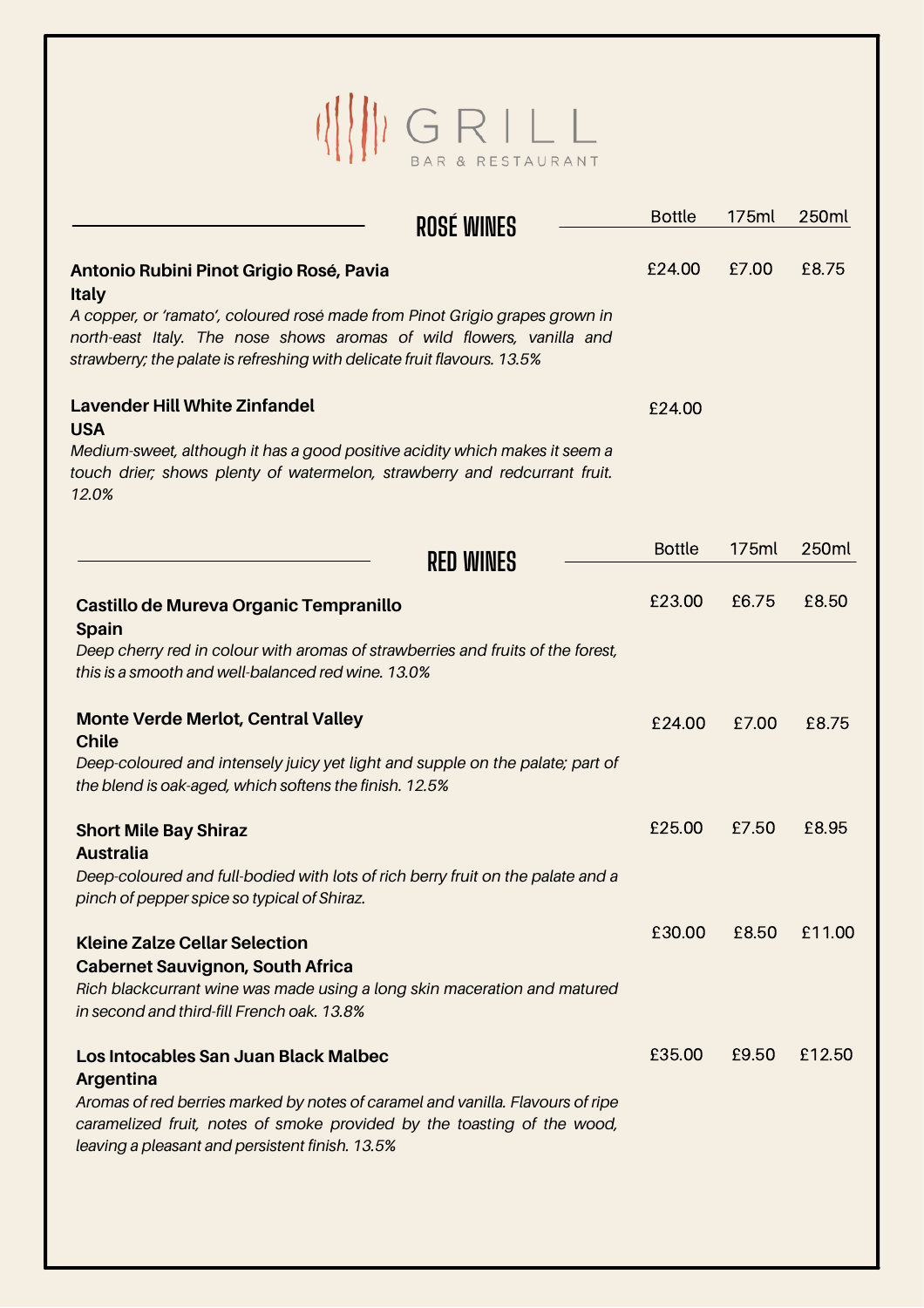## $\begin{picture}(120,140) \put(0,0){\line(1,0){15}} \put(15,0){\line(1,0){15}} \put(15,0){\line(1,0){15}} \put(15,0){\line(1,0){15}} \put(15,0){\line(1,0){15}} \put(15,0){\line(1,0){15}} \put(15,0){\line(1,0){15}} \put(15,0){\line(1,0){15}} \put(15,0){\line(1,0){15}} \put(15,0){\line(1,0){15}} \put(15,0){\line(1,0){15}} \put(15,0){\line$

| <b>RED WINES</b>                                                                                                                                                                                                                                                                                                                                                                           | <b>Bottle</b> | 175ml         | 250ml            |
|--------------------------------------------------------------------------------------------------------------------------------------------------------------------------------------------------------------------------------------------------------------------------------------------------------------------------------------------------------------------------------------------|---------------|---------------|------------------|
| Vinuva Organic Nero d'Avola, Terre Siciliane<br><b>Italy</b>                                                                                                                                                                                                                                                                                                                               | £26.50        |               |                  |
| Fruity with sweet blueberry and bilberry on a soft palate with a touch of spice.                                                                                                                                                                                                                                                                                                           |               |               |                  |
| <b>Rare Vinyards Pinot Noir, France</b><br>Smooth, velvety palate shows cherry and blueberry flavours backed with a<br>hint of sweet oak spice                                                                                                                                                                                                                                             | £28.00        |               |                  |
| Don Jacobo, Rioja Reserva<br><b>Spain</b>                                                                                                                                                                                                                                                                                                                                                  | £45.00        |               |                  |
| Matured in oak barrels before being bottled and then aged for two<br>more years. Traditional in style with ripe cherry, plum and blackberry<br>and notes of liquorice and spice character expected of a mature Rioja.<br>13.0%                                                                                                                                                             |               |               |                  |
| The Federalist 1776 Zinfandel 44.00<br><b>USA</b>                                                                                                                                                                                                                                                                                                                                          | £50.00        |               |                  |
| Blackberry and blueberry with notes of cinnamon spice; the palate has a firm<br>tannin structure, and a long, smooth finish. 14.9%                                                                                                                                                                                                                                                         |               |               |                  |
| <b>DESSERT WINES</b>                                                                                                                                                                                                                                                                                                                                                                       |               | <b>Bottle</b> | 50 <sub>ml</sub> |
| <b>Floralis Moscatel Oro Catalunya, Torres</b><br>A very sweet, luscious wine with herbal and baked fruit flavour                                                                                                                                                                                                                                                                          |               | £29.95        | £5.95            |
| <b>SPARKLING/CHAMPAGNE</b>                                                                                                                                                                                                                                                                                                                                                                 |               | <b>Bottle</b> | <b>125ml</b>     |
| Il Baco de Seta Prosecco Extra Dry, Italy<br>A fresh, fruity sparkler made using the Glera grape. The finished wine has a<br>little more richness due to residual sugar to it than a Brut and is classified Extra<br>Dry. 11.0%                                                                                                                                                            |               | £29.95        | £7.95            |
| Greyfriars Rosé Reserve, England<br>English Sparkling wine made with the same method as Champagne using<br>only Pinot Noir grapes grown on the Greyfriars estate, near Guildford in<br>Surrey. The grapes are hand-harvested and are crushed and soaked with their<br>skin. The wine has hints of vanilla and summer fruits on the nose with fresh,<br>fruity berries on the palate. 11.5% |               | £80.00        |                  |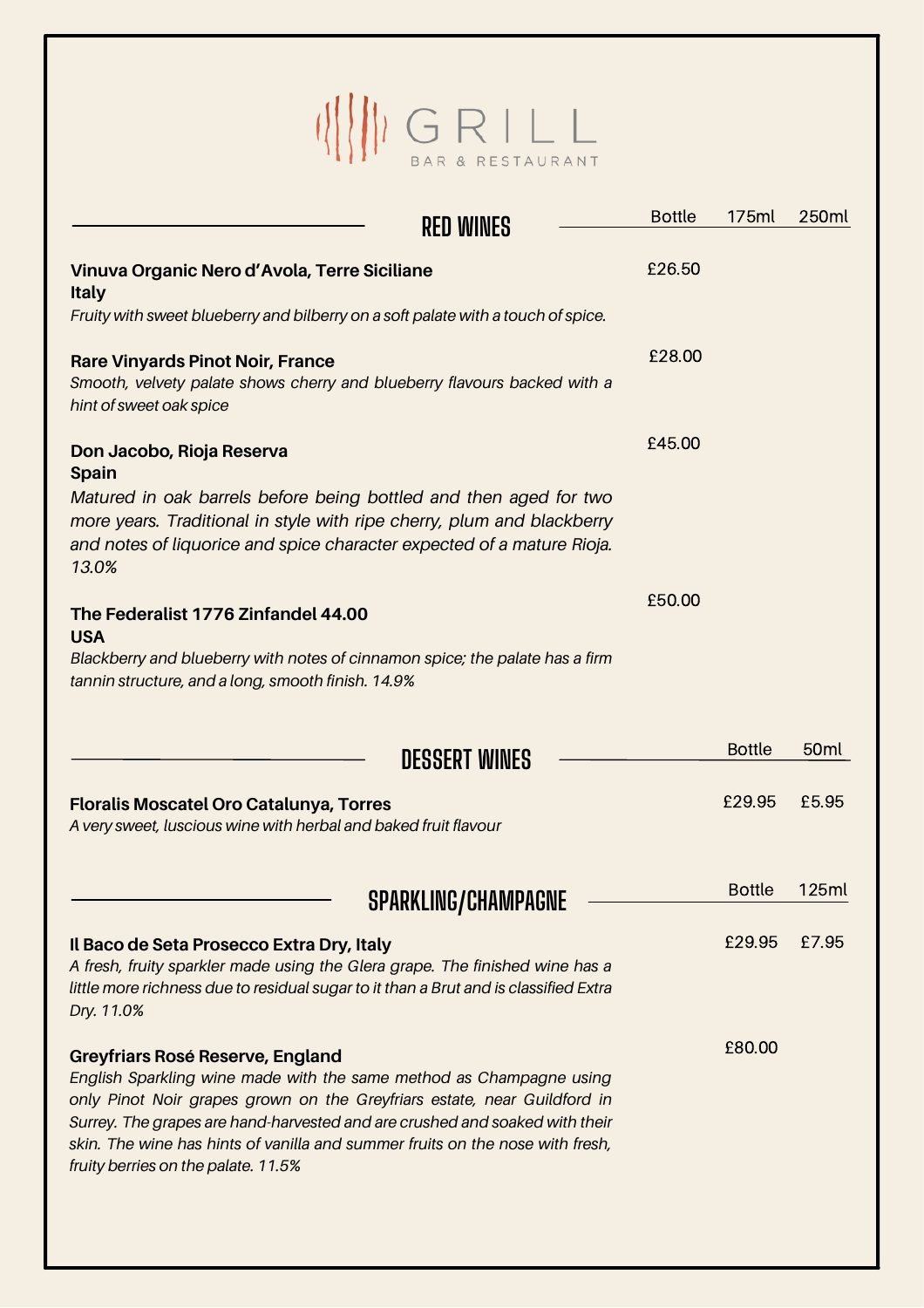### $\begin{picture}(20,10) \put(0,0){\line(1,0){155}} \put(15,0){\line(1,0){155}} \put(15,0){\line(1,0){155}} \put(15,0){\line(1,0){155}} \put(15,0){\line(1,0){155}} \put(15,0){\line(1,0){155}} \put(15,0){\line(1,0){155}} \put(15,0){\line(1,0){155}} \put(15,0){\line(1,0){155}} \put(15,0){\line(1,0){155}} \put(15,0){\line(1,0){155}} \$

| <b>SPARKLING/CHAMPAGNE</b>                                                                                                                                          | <b>Bottle</b> | <b>125ml</b> |
|---------------------------------------------------------------------------------------------------------------------------------------------------------------------|---------------|--------------|
| <b>Greyfriars Blanc de Blancs Brut, England</b><br>A light fresh crisp wine with subtle hints of vanilla and citrus aromas. Made<br>from 100% Chardonnay. 11.5%     | £80.00        |              |
| <b>Veuve Clicquot Yellow Label Brut, France</b><br>Full-bodied, biscuity style with great consistency. 12.5%                                                        | £140.00       |              |
| <b>COCKTAILS</b>                                                                                                                                                    |               |              |
| <b>Amaretto Sour</b><br>Disaronno is combined with sugar and lemon to make this delicious cocktail.                                                                 |               | £12.50       |
| <b>Old Fashioned</b><br>Made by combining Naked Famous Grouse whiskey, sugar, bitters and a splash of water.                                                        |               | £12.50       |
| Negroni<br>Popular Italian cocktail made of gin, vermouth rosso and Campari, garnished with orange<br>peel.                                                         |               | £12.50       |
| <b>Bramble</b><br>Classic cocktail combining gin, lemon juice, blackcurrant liqueur topped with crushed ice.                                                        |               | £12.50       |
| <b>French Martini</b><br>A delicious classic made combining Absolut vanilla flavoured vodka, pineapple juice and<br>Chambord                                        |               | £12.50       |
| <b>Espresso Martini</b><br>The Espresso Martini is a sumptuous mix of vodka, coffee liqueur and espresso.                                                           |               | £12.50       |
| Peach Bellini<br>If you are a fan of fruity cocktails, this is the one for you! Peach is combined with prosecco to<br>make this cocktail suitable for any occasion. |               | £12.50       |
| Mojito<br>This popular favourite is made using white rum, fresh lime, mint and topped with soda.                                                                    |               | £12.50       |
| <b>Bloody Mary</b><br>Our Bloody Mary is made by combining Vodka, tomato juice, Worcester sauce with a bit of a<br>kick! Perfect for any time of the day.           |               | £12.50       |
| All spirits are served as doubles. Singles are available on request                                                                                                 |               |              |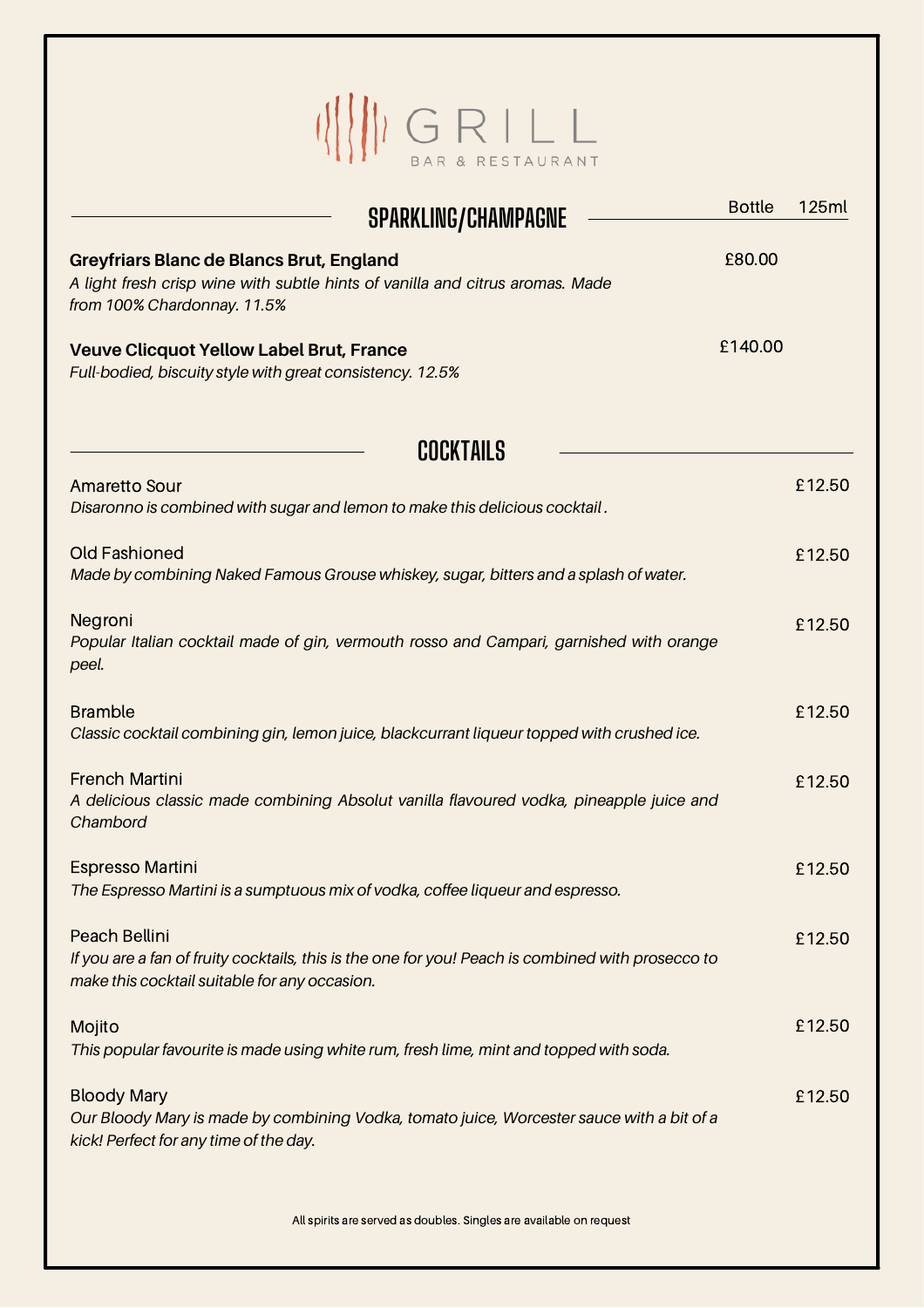## $\begin{picture}(20,10) \put(0,0){\line(1,0){15}} \put(15,0){\line(1,0){15}} \put(15,0){\line(1,0){15}} \put(15,0){\line(1,0){15}} \put(15,0){\line(1,0){15}} \put(15,0){\line(1,0){15}} \put(15,0){\line(1,0){15}} \put(15,0){\line(1,0){15}} \put(15,0){\line(1,0){15}} \put(15,0){\line(1,0){15}} \put(15,0){\line(1,0){15}} \put(15,0){\line(1$

| <b>COCKTAILS</b>                                                                                                                                                                                          |        |
|-----------------------------------------------------------------------------------------------------------------------------------------------------------------------------------------------------------|--------|
| <b>Aperol Spritz</b><br>This wine-based cocktail is made with prosecco, Aperol and sparkling soda water, served                                                                                           | £12.50 |
| over ice in a with an orange wedge garnish                                                                                                                                                                |        |
| <b>Elderflower Collins</b>                                                                                                                                                                                | £12.50 |
| This take of the classic Tom Collins is made with Sipsmith Sipping Vodka, Elderflower, water<br>with cubed ice and garnish.                                                                               |        |
| Long Island Iced Tea                                                                                                                                                                                      | £12.50 |
| Equal amounts of vodka, rum, tequila, gin, and triple sec are joined by simple syrup, lemon<br>juice, and a splash of cola to create a unique beverage that belies its strength.                          |        |
| If you don't see any of your favourites on our cocktail list, please ask a member of our team will be happy to assist!                                                                                    |        |
| <b>SIGNATURE GINS</b>                                                                                                                                                                                     |        |
| Each Gin & Tonic has specific accompaniments to enhance the natural flavours and distinctive botanicals of<br>each gin, served in our signature glassware (25ml gin and 200ml of Fever Tree tonic water). |        |
| Gunpowder                                                                                                                                                                                                 | £12.00 |
| Gunpowder gin combined with grapefruit peel, fresh raspberries and elder flower tonic.                                                                                                                    |        |
| <b>Hendricks</b><br>Hendricks gin garnished with Fever Tree tonic, cucumber and black pepper.                                                                                                             | £12.00 |
| <b>Very Berry</b><br>Beefeater pink gin muddled with strawberries and finished with premium tonic.                                                                                                        | £12.00 |
|                                                                                                                                                                                                           |        |
|                                                                                                                                                                                                           |        |
|                                                                                                                                                                                                           |        |
|                                                                                                                                                                                                           |        |
|                                                                                                                                                                                                           |        |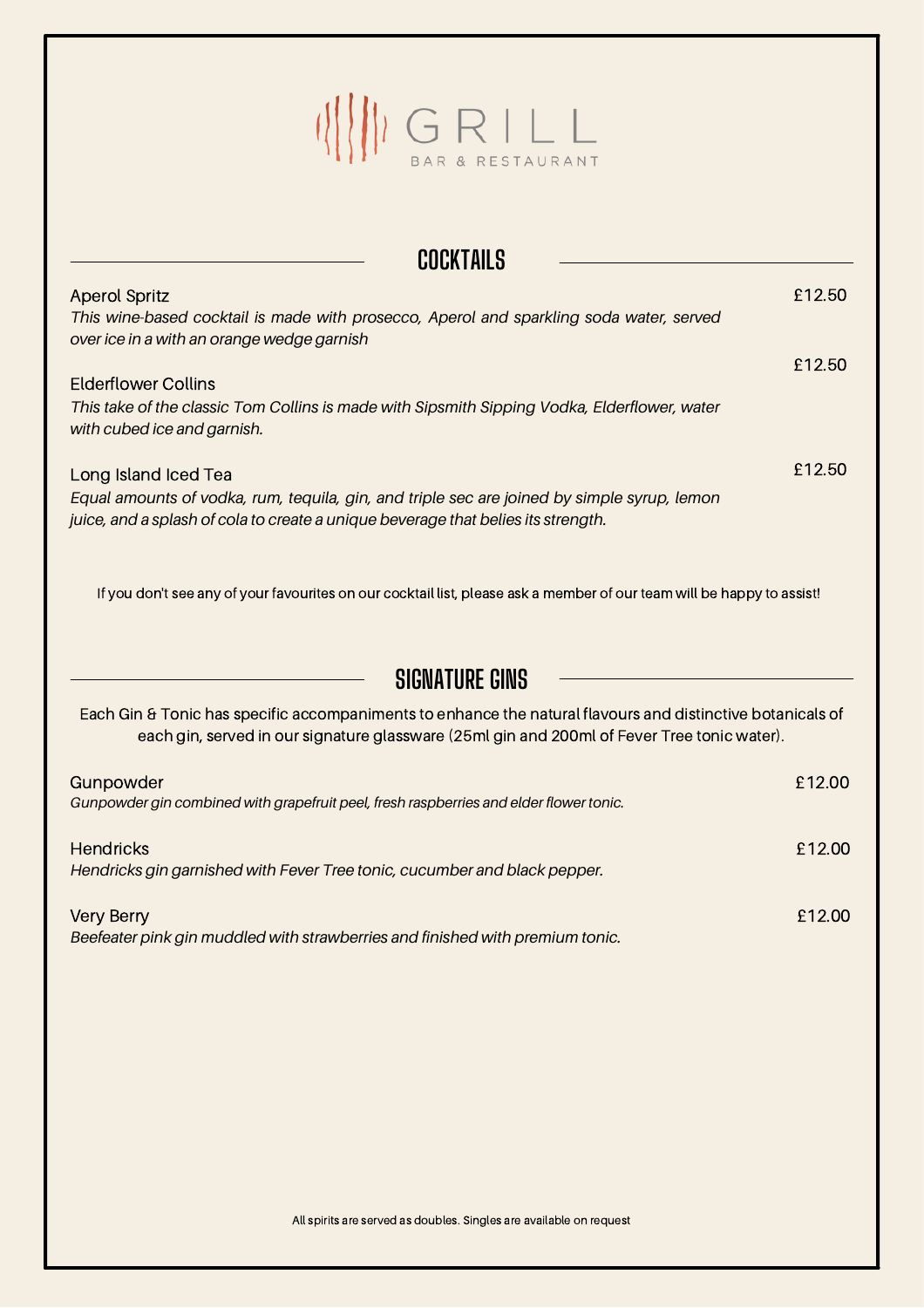### $\begin{picture}(20,10) \put(0,0){\line(1,0){10}} \put(10,0){\line(1,0){10}} \put(10,0){\line(1,0){10}} \put(10,0){\line(1,0){10}} \put(10,0){\line(1,0){10}} \put(10,0){\line(1,0){10}} \put(10,0){\line(1,0){10}} \put(10,0){\line(1,0){10}} \put(10,0){\line(1,0){10}} \put(10,0){\line(1,0){10}} \put(10,0){\line(1,0){10}} \put(10,0){\line(1$

|                                     | GIN | <b>50ML</b> |
|-------------------------------------|-----|-------------|
| Beefeater Gin 40%                   |     | £8.80       |
| Beefeater Blood Orange 37.5%        |     | £9.00       |
| Beefeater Pink Gin 37.5%            |     | £9.00       |
| City of London Dry 41.3%            |     | £9.00       |
| City of London Sicilian Lemon 41.3% |     | £9.00       |
| City of London Murcian Orange 41.3% |     | £9.00       |
| City of London Old Tom 43.3%        |     | £9.00       |
| Plymouth Gin 41.2%                  |     | £9.50       |
| Bombay Sapphire 40%                 |     | £10.00      |
| Gunpowder 43%                       |     | £10.50      |
| Hendrick's 41.4%                    |     | £11.00      |
| Chase London Gin 40%                |     | £10.50      |
| Dingle 42.5%                        |     | £12.00      |
| Sipsmith London Dry 41.6%           |     | £11.00      |
| Sipsmith Lemon Drizzle 40.4%        |     | £10.00      |
| <b>Sipsmith Vintage Sloe 29%</b>    |     | £11.50      |
| Beefeater 24 45%                    |     | £11.00      |
| Monkey 47 47%                       |     | £19.00      |
| Tanqueray No.10 47.3%               |     | £11.50      |
| Portobello Road 42%                 |     | £10.40      |
| <b>Aviation American Gin 42%</b>    |     | £12.40      |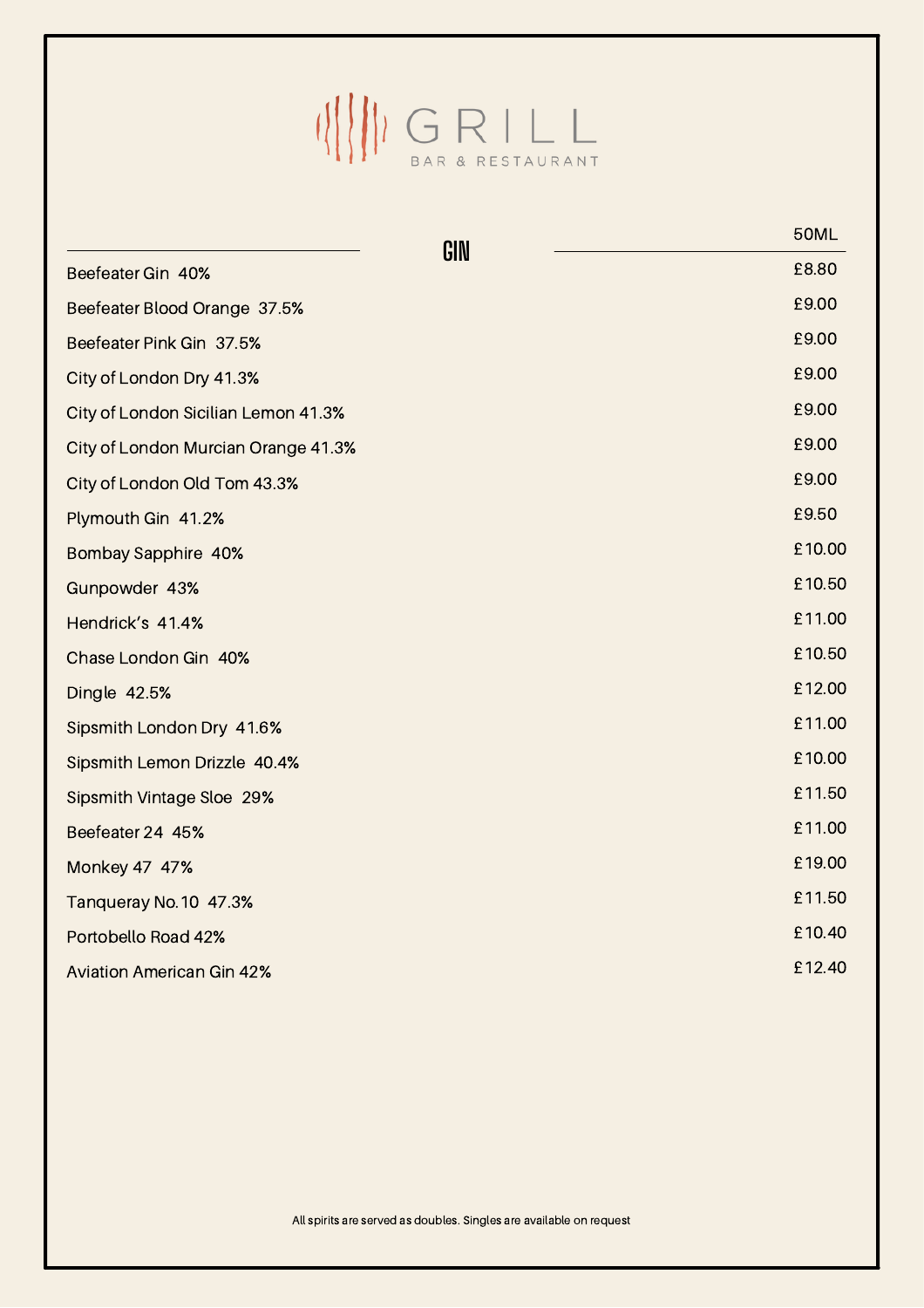# $\begin{picture}(120,140) \put(0,0){\line(1,0){15}} \put(15,0){\line(1,0){15}} \put(15,0){\line(1,0){15}} \put(15,0){\line(1,0){15}} \put(15,0){\line(1,0){15}} \put(15,0){\line(1,0){15}} \put(15,0){\line(1,0){15}} \put(15,0){\line(1,0){15}} \put(15,0){\line(1,0){15}} \put(15,0){\line(1,0){15}} \put(15,0){\line(1,0){15}} \put(15,0){\line$

|                                   | VODKA                                                               | <b>50ML</b> |
|-----------------------------------|---------------------------------------------------------------------|-------------|
| Sipsmith Sipping 40%              |                                                                     | £13.00      |
| Absolut Blue Label 40%            |                                                                     | £8.80       |
| Ketel One 40%                     |                                                                     | £11.00      |
| Absolut Citron Vodka 40%          |                                                                     | £9.00       |
| Absolut Mango Vodka 40%           |                                                                     | £9.00       |
| Absolut Raspberry Vodka 40%       |                                                                     | £9.00       |
| Zubrowska Bison Grass 40%         |                                                                     | £10.50      |
| Skyy Vodka 40%                    |                                                                     | £10.00      |
| Absolut Elyx 42.3%                |                                                                     | £10.00      |
| Grey Goose 40%                    |                                                                     | £13.50      |
| <b>Chase Rhubarb 40%</b>          |                                                                     | £13.40      |
| <b>Chase English Potato 40%</b>   |                                                                     | £13.00      |
| <b>Chase Marmalade 40%</b>        |                                                                     | £13.40      |
| Canadian Club 40%                 | <b>RUM</b>                                                          | £8.80       |
| Bulleit 45%                       |                                                                     | £12.50      |
| <b>Jack Daniels 40%</b>           |                                                                     | £11.50      |
| Jim Beam 40%                      |                                                                     | £10.00      |
| Maker's Mark 40%                  |                                                                     | £10.50      |
| Wild Turkey 35.5%                 |                                                                     | £10.00      |
| Woodford Reserve 43.2%            |                                                                     | £13.50      |
| Lamb's Navy Rum 40%               |                                                                     | £8.80       |
|                                   |                                                                     |             |
| Havana Club White Rum 40%         | <b>BOURBON</b>                                                      | £8.80       |
| Bacardi Carta Blanca 37.5%        |                                                                     | £9.00       |
| Havana Club Añejo Especial 40%    |                                                                     | £9.50       |
| Havana Club Golden Rum (7 YO) 40% |                                                                     | £10.00      |
|                                   |                                                                     | £10.00      |
| Mount Gay Golden Rum 40%          |                                                                     | £9.00       |
| Morgans Spiced Rum 40%            | All spirits are served as doubles. Singles are available on request |             |
|                                   |                                                                     |             |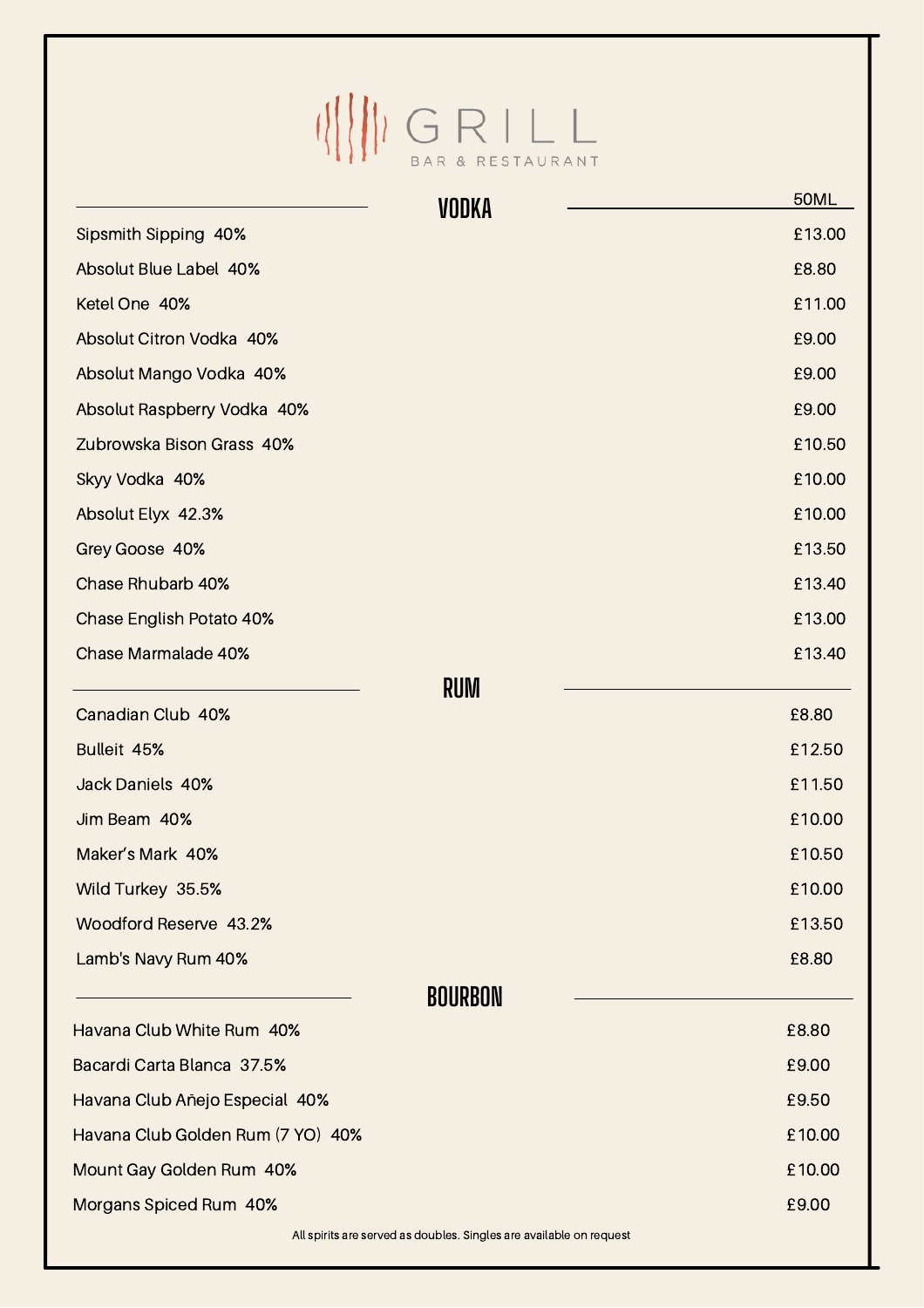### $\begin{picture}(20,10) \put(0,0){\line(1,0){10}} \put(10,0){\line(1,0){10}} \put(10,0){\line(1,0){10}} \put(10,0){\line(1,0){10}} \put(10,0){\line(1,0){10}} \put(10,0){\line(1,0){10}} \put(10,0){\line(1,0){10}} \put(10,0){\line(1,0){10}} \put(10,0){\line(1,0){10}} \put(10,0){\line(1,0){10}} \put(10,0){\line(1,0){10}} \put(10,0){\line(1$

|                                  | <b>SCOTCH</b> | <b>50ML</b> |
|----------------------------------|---------------|-------------|
| Johnnie Walker Red Label 40%     |               | £9.00       |
| Glenfiddich (12 YO) 40%          |               | £11.00      |
| J&B Rare 40%                     |               | £9.50       |
| Famous Grouse 40%                |               | £9.00       |
| Johnnie Walker Black Label 40%   |               | £10.50      |
| Glenfiddich (15 YO) 40%          |               | £15.00      |
| Jura (10 YO) 40%                 |               | £13.00      |
| Chivas Regal (12 YO) 40%         |               | £12.00      |
| Highland Park (12 YO) 40%        |               | £12.50      |
| Laphroaig (10 YO) 40%            |               | £13.50      |
| Macallan Gold 40%                |               | £18.00      |
| Ardbeg (10 YO) 46%               |               | £16.00      |
| Oban (14 YO) 43%                 |               | £17.50      |
| Bowmore (12 YO) 40%              |               | £16.50      |
| Glenfiddich (18 YO) 40%          |               | £22.00      |
| Lagavulin (17 YO) 43%            |               | £20.00      |
| Bowmore Darkest (15 YO) 43%      |               | £24.00      |
| Glenmorangie (18 YO) 43%         |               | £29.00      |
| Balvenie Double Wood (17 YO) 43% |               | £30.00      |
| Highland Park (18 YO) 43%        |               | £33.00      |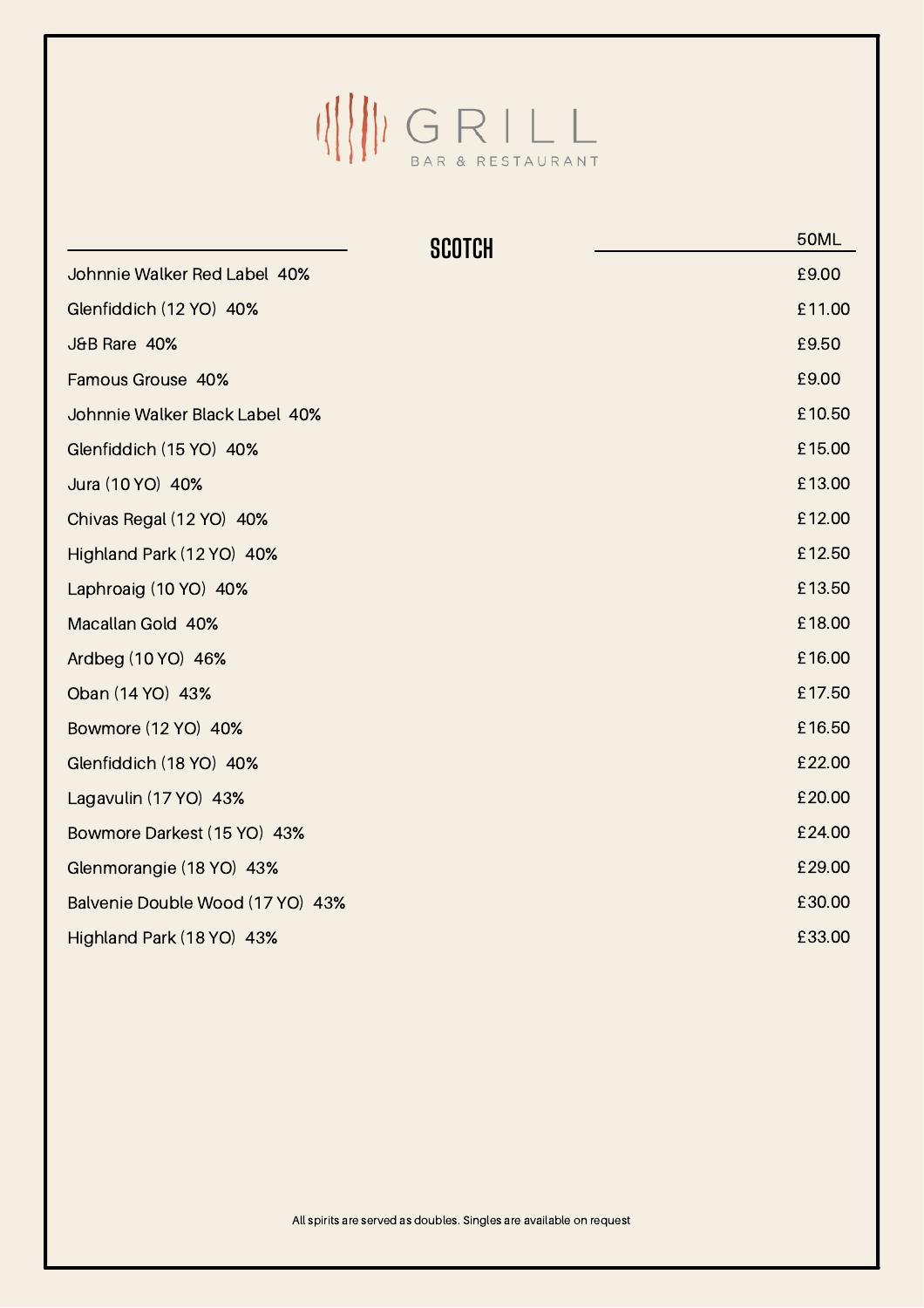

|                        | <b>IMPORTED WHISKEY</b> | <b>50ML</b> |
|------------------------|-------------------------|-------------|
| Black Bush 40%         |                         | £9.00       |
| Bushmills 40%          |                         | £9.00       |
| Jameson 40%            |                         | £8.80       |
| Bushmills (10 YO) 40%  |                         | £13.00      |
| Red Breast (12 YO) 40% |                         | £16.50      |
| Nikka Miyagikyou 41.1% |                         | £19.50      |
| Hibiki 43%             |                         | £19.50      |
|                        |                         |             |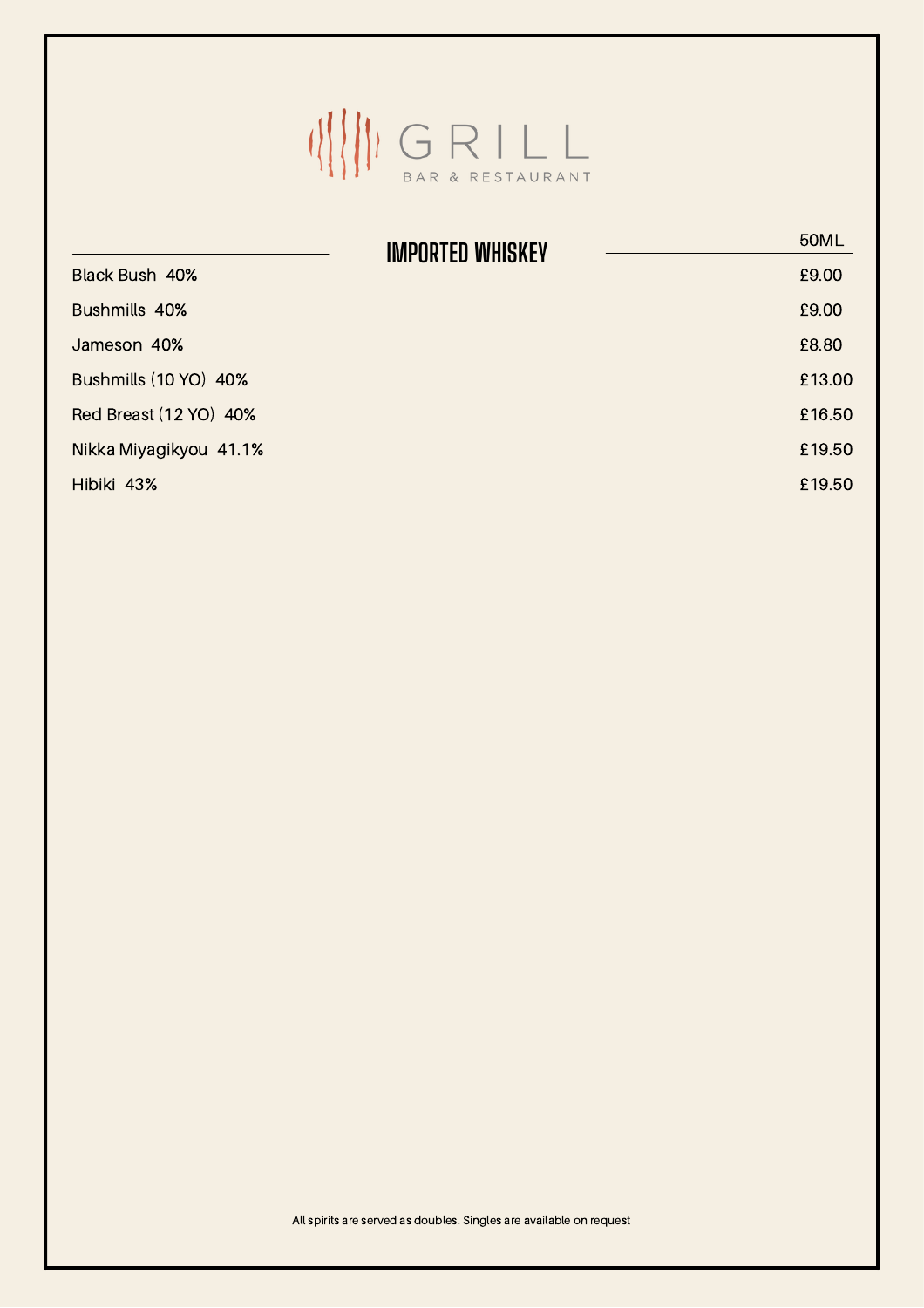## $\begin{picture}(20,10) \put(0,0){\line(1,0){15}} \put(15,0){\line(1,0){15}} \put(15,0){\line(1,0){15}} \put(15,0){\line(1,0){15}} \put(15,0){\line(1,0){15}} \put(15,0){\line(1,0){15}} \put(15,0){\line(1,0){15}} \put(15,0){\line(1,0){15}} \put(15,0){\line(1,0){15}} \put(15,0){\line(1,0){15}} \put(15,0){\line(1,0){15}} \put(15,0){\line(1$

|                                   | <b>LIQUEURS</b> | <b>50ML</b> |
|-----------------------------------|-----------------|-------------|
| Tia Maria 20%                     |                 | £8.50       |
| Southern Comfort 35%              |                 | £8.50       |
| Pernod 40%                        |                 | £8.50       |
| Limoncello 27%                    |                 | £8.50       |
| Frangelico 20%                    |                 | £8.50       |
| Pimms No.1 Cup 25.7%              |                 | £8.50       |
| Malibu 21%                        |                 | £8.50       |
| <b>Archers Peach Schnapps 18%</b> |                 | £8.50       |
| Jagermeister 35%                  |                 | £8.50       |
| <b>Martini Bianco 15%</b>         |                 | £8.50       |
| Martini Extra Dry 15%             |                 | £8.50       |
| Martini Rosso 15%                 |                 | £8.50       |
| Kahlua 20%                        |                 | £8.50       |
| Antica Classic Sambuca 38%        |                 | £8.50       |
| Antica Black Sambuca 38%          |                 | £8.50       |
| Chambord 16.5%                    |                 | £8.50       |
| Cointreau 16.5%                   |                 | £8.50       |
| Drambuie 40%                      |                 | £8.50       |
| <b>Grand Marnier 40%</b>          |                 | £8.50       |
| Sagatiba Cachaça 38%              |                 | £9.00       |
| Olmeca Tequila Silver 40%         |                 | £9.00       |
| Baileys 17%                       |                 | £11.00      |
| Disaronno 28%                     |                 | £8.50       |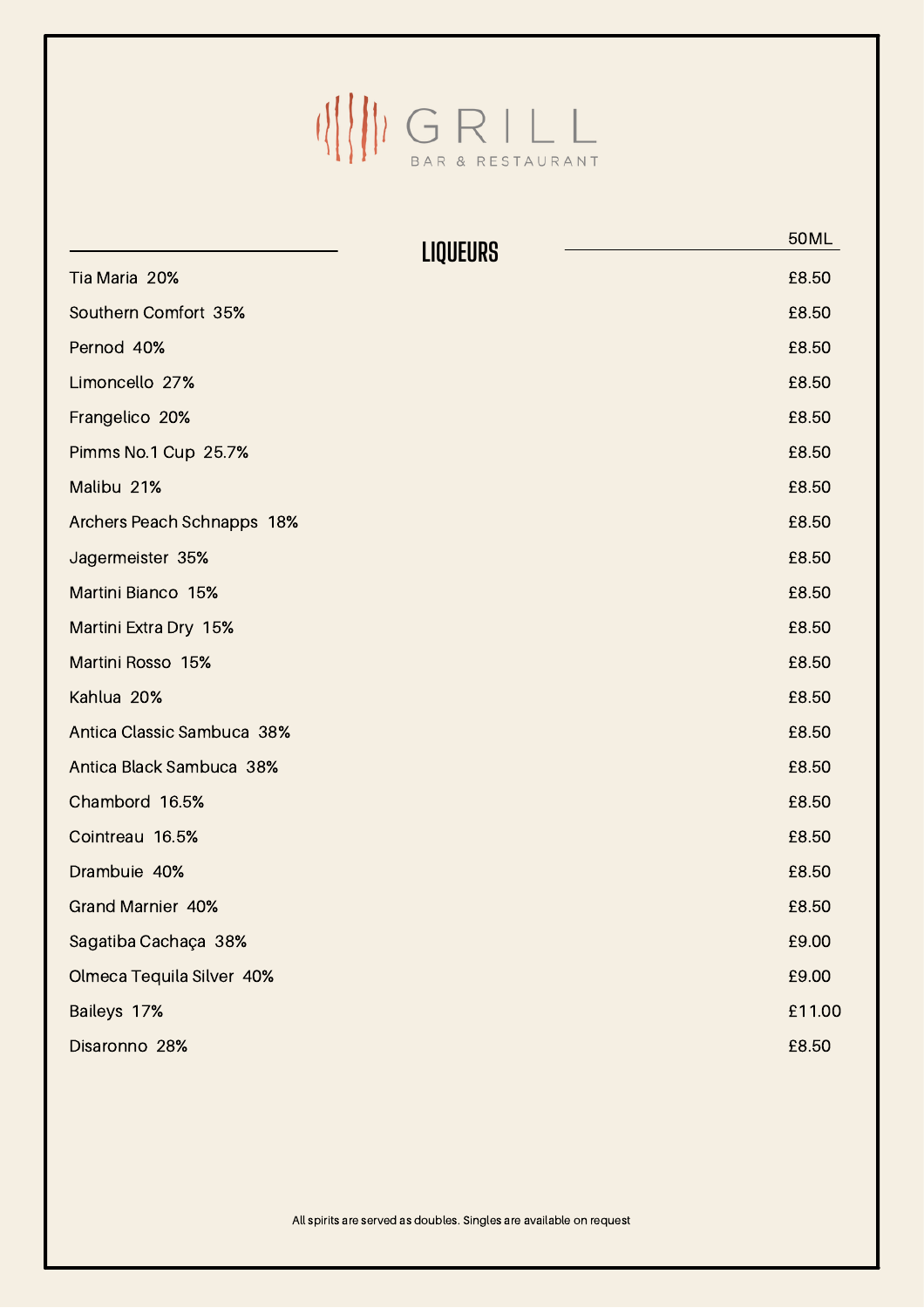## $\begin{picture}(20,10) \put(0,0){\line(1,0){15}} \put(15,0){\line(1,0){15}} \put(15,0){\line(1,0){15}} \put(15,0){\line(1,0){15}} \put(15,0){\line(1,0){15}} \put(15,0){\line(1,0){15}} \put(15,0){\line(1,0){15}} \put(15,0){\line(1,0){15}} \put(15,0){\line(1,0){15}} \put(15,0){\line(1,0){15}} \put(15,0){\line(1,0){15}} \put(15,0){\line(1$

|                           | <b>SHERRY</b>   | <b>50ML</b> |  |
|---------------------------|-----------------|-------------|--|
| Regency Fino 15%          |                 | £8.50       |  |
| Regency Amontillado 17%   |                 | £8.50       |  |
| Tio Pepe 15%              |                 | £9.50       |  |
|                           |                 |             |  |
|                           | <b>PORT</b>     |             |  |
| Dalva Ruby Port 19%       |                 | £8.50       |  |
| Dalva 10YO Tawny 20%      |                 | £10.00      |  |
| Grahams LBV Port 2005 20% |                 | £28.00      |  |
|                           | <b>BRANDY</b>   |             |  |
| Hennessy VS 43%           |                 | £12.50      |  |
| Martell VS 40%            |                 | £12.50      |  |
| Remy Martin VSOP 40%      |                 | £15.00      |  |
| Remy Martin XO 40%        |                 | £35.00      |  |
|                           | <b>ARMAGNAC</b> |             |  |
| Janneau VSOP 40%          |                 | £12.00      |  |
| Chateau de Laubade XO 40% |                 | £19.00      |  |
| Darroze (20 YO) 43%       |                 | £22.00      |  |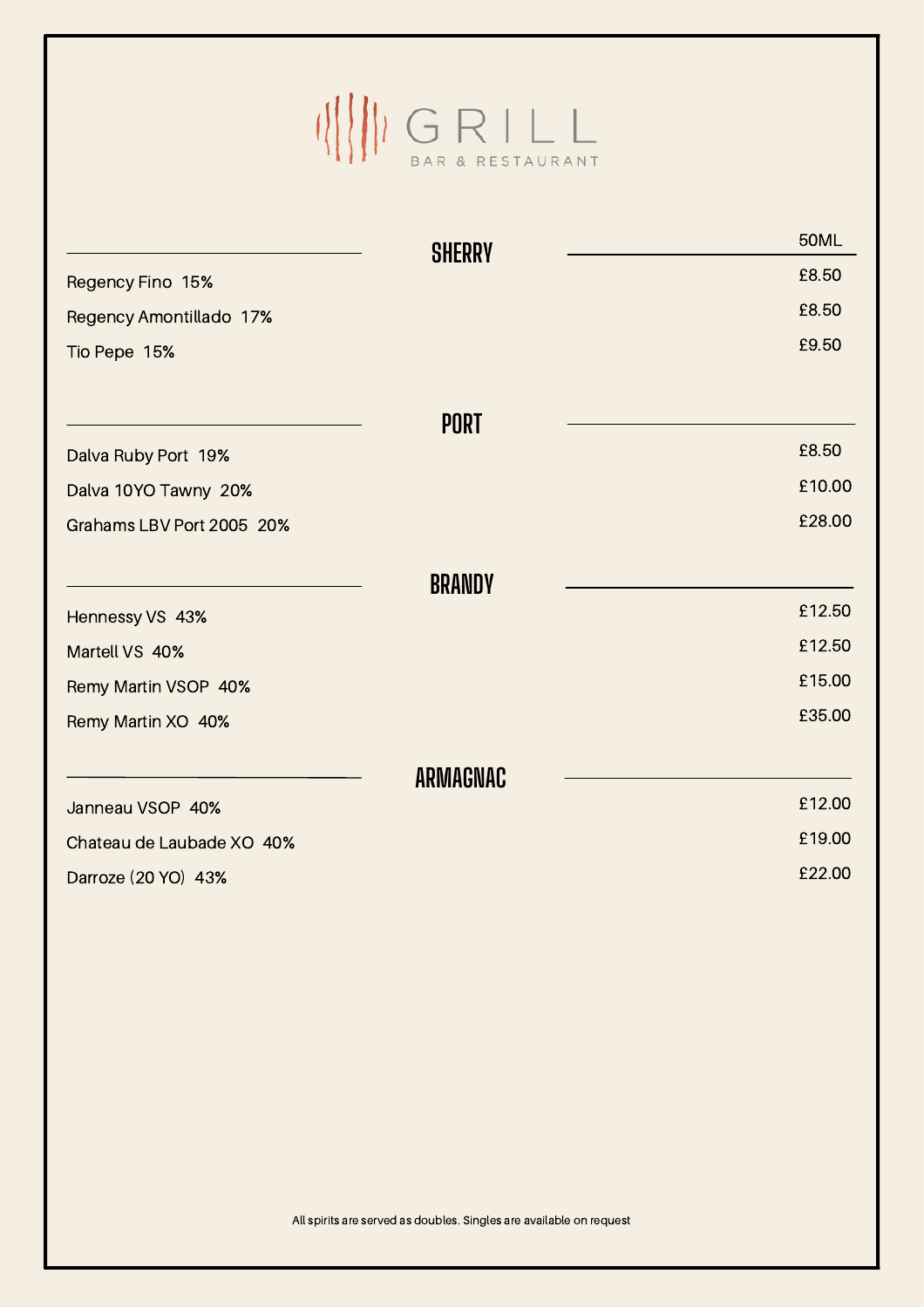

|                                    | <b>BOTTLED BEER / CIDER</b> |  |
|------------------------------------|-----------------------------|--|
| <b>Heineken NRB 5%</b>             | £5.75                       |  |
| Corona Extra 4.5%                  | £5.75                       |  |
| Magners Cider 4.5%                 | £8.50                       |  |
| Rekorderlig Strawberry & Lime 4.0% | £8.50                       |  |
| Rekorderlig Wild Berry 4.5%        | £8.50                       |  |
| Heineken Zero (Non alcoholic)      | £4.75                       |  |
|                                    |                             |  |
|                                    | DRAUGHT BEER / CIDER        |  |
| Half pints available upon request  |                             |  |
| <b>Guinness 4%</b>                 | £7.25                       |  |
| Stella Artois 5.1%                 | £6.75                       |  |
| Orchard Pig 5.1%                   | £6.75                       |  |
| Becks 4%                           | £6.75                       |  |
| Menabrea 4.8%                      | £6.95                       |  |
| Two Tribes 3.8%                    | £6.95                       |  |
| Camden Pale Ale 4%                 | £6.95                       |  |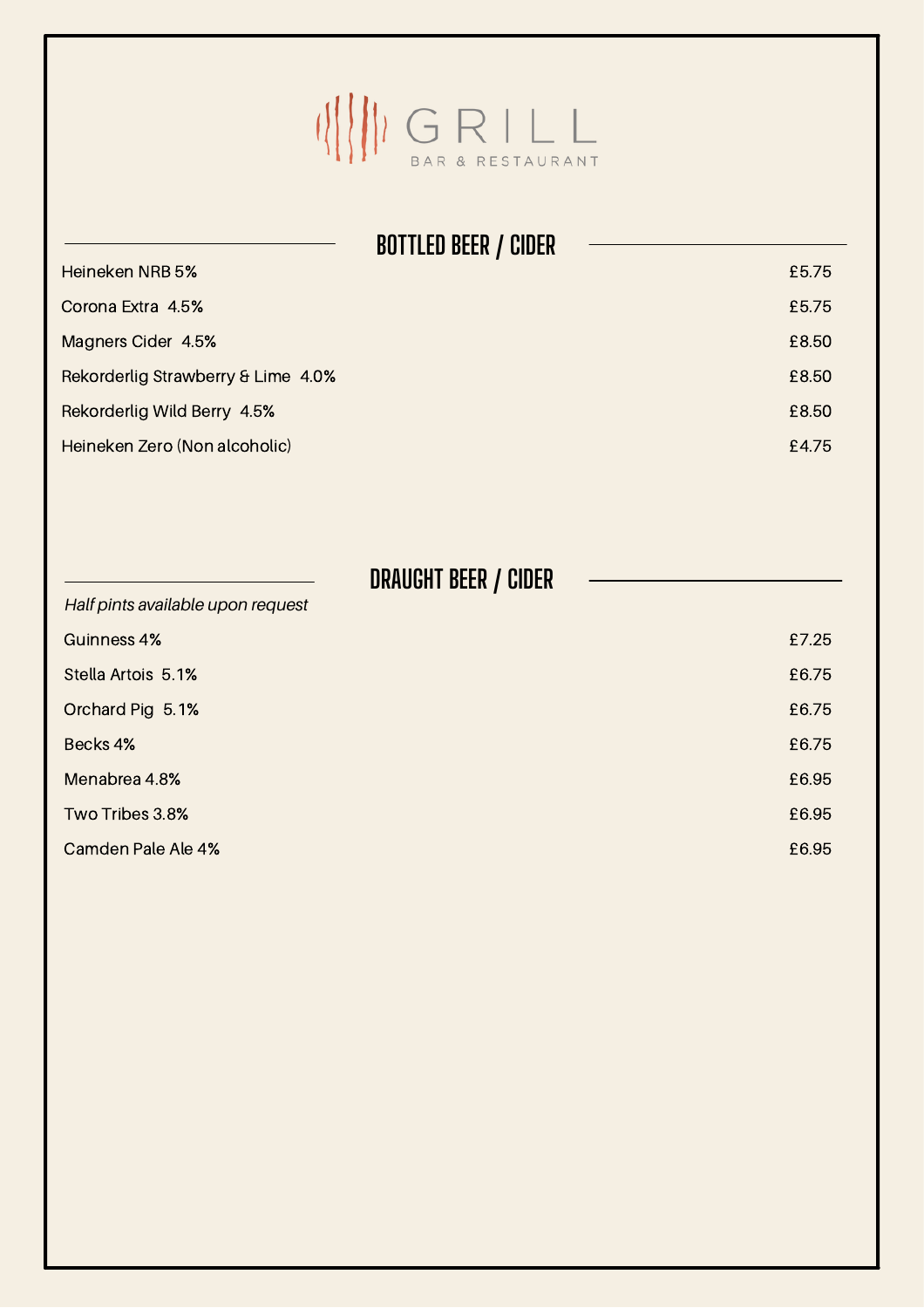

| <b>SOFT DRINKS &amp; MIXERS</b>                     |       |  |  |  |
|-----------------------------------------------------|-------|--|--|--|
| Coca Cola (200ml)                                   | £3.35 |  |  |  |
| Diet Coca Cola (200ml)                              | £3.20 |  |  |  |
| Fanta Orange (330ml)                                | £3.95 |  |  |  |
| Red Bull (250ml)                                    | £4.95 |  |  |  |
| Schweppes Tomato, Pineapple or Orange Juice (200ml) | £3.35 |  |  |  |
| J2O Orange & Passionfruit (275ml)                   | £3.85 |  |  |  |
| Fentimans Ginger Beer (275ml)                       | £3.45 |  |  |  |
|                                                     |       |  |  |  |
| Fever Tree Indian Tonic Water (200ml)               | £2.95 |  |  |  |
| Fever Tree Indian Light Tonic Water (200ml)         |       |  |  |  |
| Fever Tree Mediterranean Tonic Water (200ml)        | £2.95 |  |  |  |
| Fever Tree Soda Water (200ml)                       | £2.95 |  |  |  |
| Fever Tree Bitter Lemon (200ml)                     | £2.95 |  |  |  |
| Fever Tree Ginger Ale (200ml)                       | £2.95 |  |  |  |
| Fever Tree Ginger Beer (200ml)                      | £2.95 |  |  |  |
| Fever Tree Lemonade (200ml)                         | £2.95 |  |  |  |
| Fever Tree Soda Water (200ml)                       | £2.95 |  |  |  |